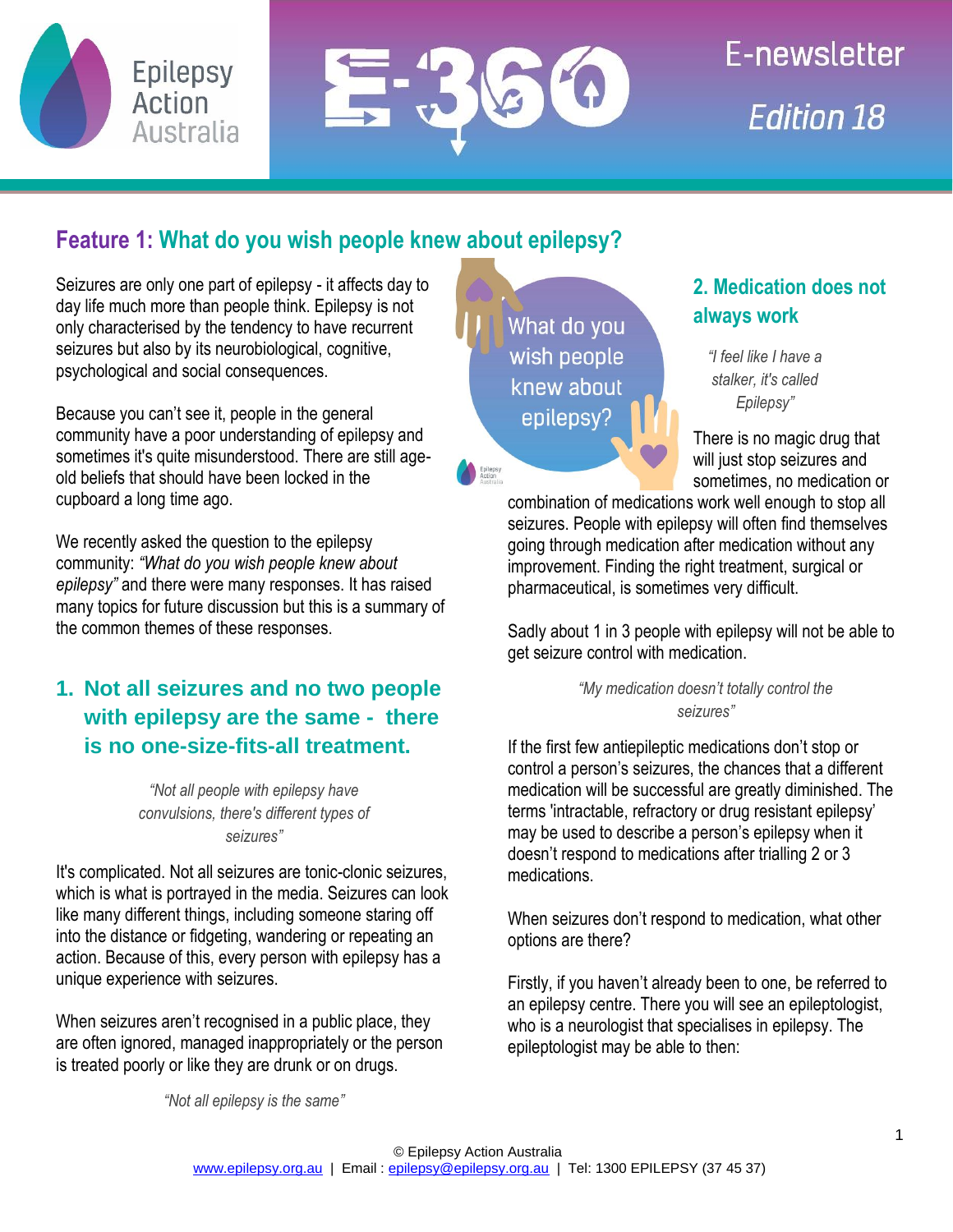

- a. Trial a more appropriate medication or some of the newer epilepsy medications.
- b. Investigate if surgery for epilepsy is possible option. Some epilepsy types are suitable for surgery to help control or stop seizures.
- c. Consider dietary therapies. The types of diets currently being used are the ketogenic diet, modified atkins diet, or low glycemic diet. Usually people on a dietary treatment will still take seizure medication as well.
- d. Find out if vagus nerve therapy is an option. Vagus nerve stimulation, called VNS Therapy™ is a pacemaker like device implanted to treat seizures that don't respond to medications or when surgery is not possible.

There are also newer types of brain stimulation and surgery, which include: NeuroPace RNS® System, Deep Brain Stimulation, or types of surgery such as thermal ablation (Visualase®) may be possible. While some of these are still being tested, others may be available.

There is no one treatment that's right for everyone. People respond differently to medications and other forms of treatment. If you do have trouble with seizure control, seeing an Epileptologist is a good step to finding out what other treatment options may be suitable for your type of epilepsy.

For more information about treatment go to: [https://www.epilepsy.org.au/about-epilepsy/managing](https://www.epilepsy.org.au/about-epilepsy/managing-epilepsy/treatment/)[epilepsy/treatment/](https://www.epilepsy.org.au/about-epilepsy/managing-epilepsy/treatment/)

### **3. Seizures and/or medication cause fatigue, tiredness, and pain**

There is no doubt that a seizure can leave someone feeling tired and sore. It doesn't necessarily have to be a long or severe seizure either. Immediately after a seizure many people can have symptoms such as confusion, headaches, slurred speech, feeling sick, mood changes and tiredness. Some of these feelings and symptoms disappear after a short while, and others linger.

*"Epilepsy medication makes me feel very tired"*

Medications also cause unwanted effects and some commonly reported ones for antiepileptic medication include:

Drowsiness, dizziness, unsteady walking, weakness, headache, difficulty concentrating, blurred or double vision, tremor, mood change such as agitation, irritability, depression, stomach upsets, and weight gain or loss. Each medication has it's individual possible side effects and it is important to ask for the Consumer Medication Information about your medication as well as speak to your doctor or pharmacist.

> *"It's not the danger of the seizure itself, it's the injuries, migraine and up to two days in bed afterward that is the part that she struggles with."*

### **4. Memory loss**

*The single most common response was how the effects of epilepsy, seizures and medication affected memory.*

Many people with epilepsy report having memory problems more often than the average person. A lot of things can affect one's ability to remember, such as health, tiredness, depression, anxiety, how well we concentrate and how motivated we are to remember.

> *"… its very scary with the memory loss all the time and struggle concentrating in busy places as well…"*

Seizures certainly do affect memory and there is some individual variation with this. Your memory for what happens during a seizure is usually lost. Seizures can also affect your memory for what happens when you are coming out of a seizure.

> *"I have no short term memory and I am terrified every time I go out, even with someone with me I feel lost and alone most days"*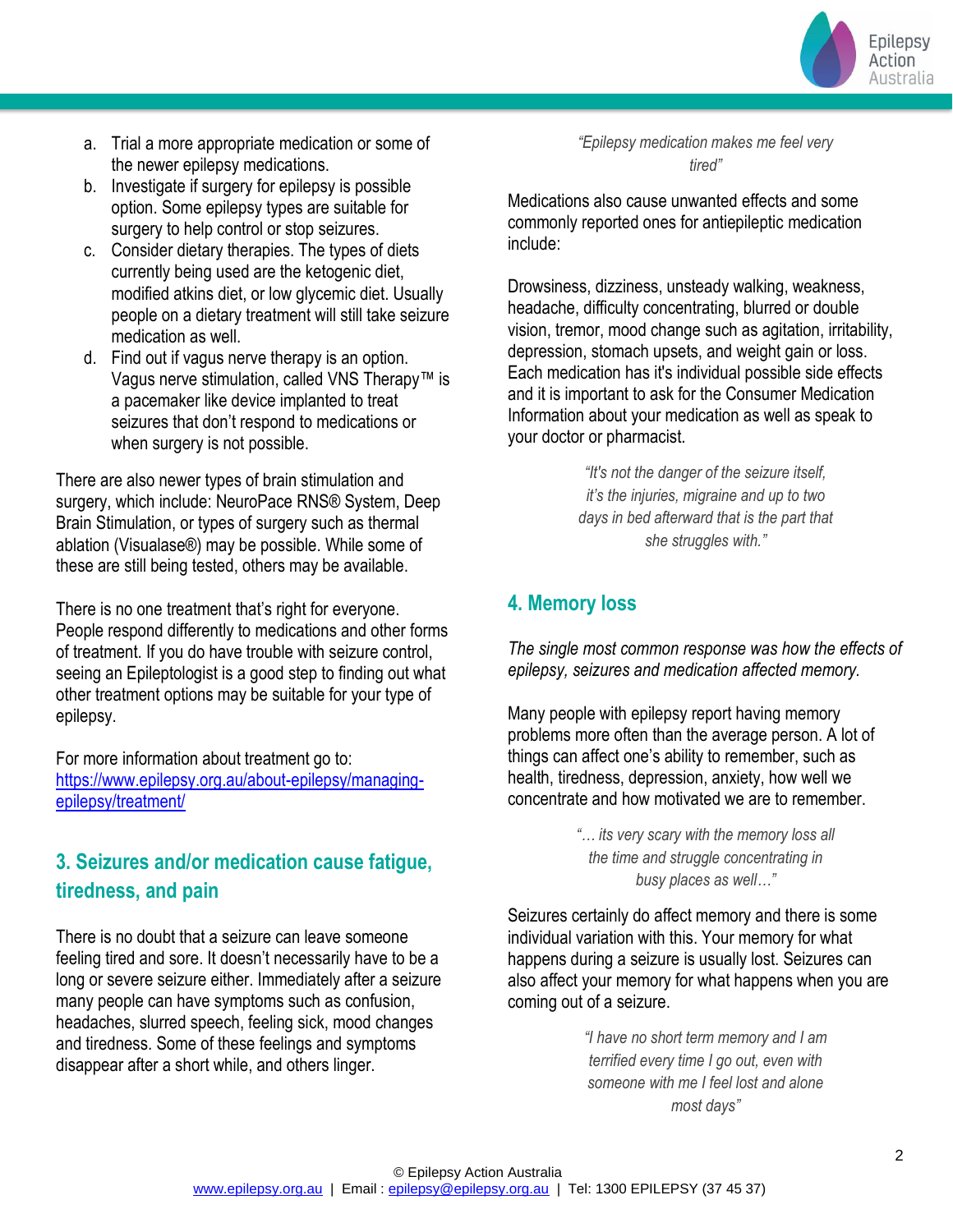

Factors for people with epilepsy that can affect memory:

- The part of brain that causes seizures is important to memory
- How often seizures happen
- Seizures during sleep can disrupt sleep for the rest of the night and result in daytime sleepiness and poor memory and concentration
- Medication side effects
- Epileptic discharges in the brain, without a seizure occurring, also affect memory, so storage of memory is affected even if seizures aren't happening.

Other general factors that can affect memory

- Not getting enough sleep
- Being stressed and overworked
- Feeling anxious or depressed
- Poor organisation
- Low self esteem/poor motivation
- Too much alcohol or recreational drugs
- Age

Things that can help

As a hard life Discrimination

Can't drop / IS a hard

ession

- Keep a bedtime routine; go to bed and get up at the same time each day
- Try stress reduction techniques
- Seek treatment for a mood disorder
- Develop routings and become better organised

Don't judge He

Its not contagious

A can kill you ...

Tiredness

• Maintain a healthy lifestyle: balanced diet, regular exercise, avoid alcohol and recreational drugs

• When you have to remember something, pay close attention or write it down.

#### **Practical Strategies:**

Memory is crucial for day to day functioning. Some useful tips:

- Stick to a routine your memory will always be better if you do things in a routine manner
- Use a diary or calendar as reminders
- Set reminder alarms on your watch or phone
- Use an on-body cue such as writing on your hand, or putting your watch on the opposite arm as a reminder
- Keep important things in the same place at home
- Place a reminder item next to the front door so you don't forget on the way out
- Take a photo of where you parked your car
- When you need to remember, pay good attention
- Take pen and paper with you if you feel you need to write things down
- Before leaving check you have your phone, wallet and keys

#### Remembering medications

- Take medications at a routine time in association with other things such as meal times or when cleaning teeth
- Use a prepacked medication pack from your chemist
- Tab-timer have over 300 different types of medication reminder items <https://www.tabtimer.com.au/>
	- When you take a medication, record it

*"My memory is horrible... my brain doesn't take long to get overloaded... and people have no idea how isolated it makes you feel from the rest of the world."*

*"The memory loss affects the whole family"*

For more information about memory go to: [https://www.epilepsy.org.au/about](https://www.epilepsy.org.au/about-epilepsy/living-with-epilepsy/lifestyle-issues/memory/)[epilepsy/living-with-epilepsy/lifestyle-issues/memory/](https://www.epilepsy.org.au/about-epilepsy/living-with-epilepsy/lifestyle-issues/memory/)

Memory loss

an't drive

 $U(0)$ 

atique Fatique

 $d$ 0 $e$ sn

Its a hard life

mory loss Discrimination Tiredness

Fatigue Medic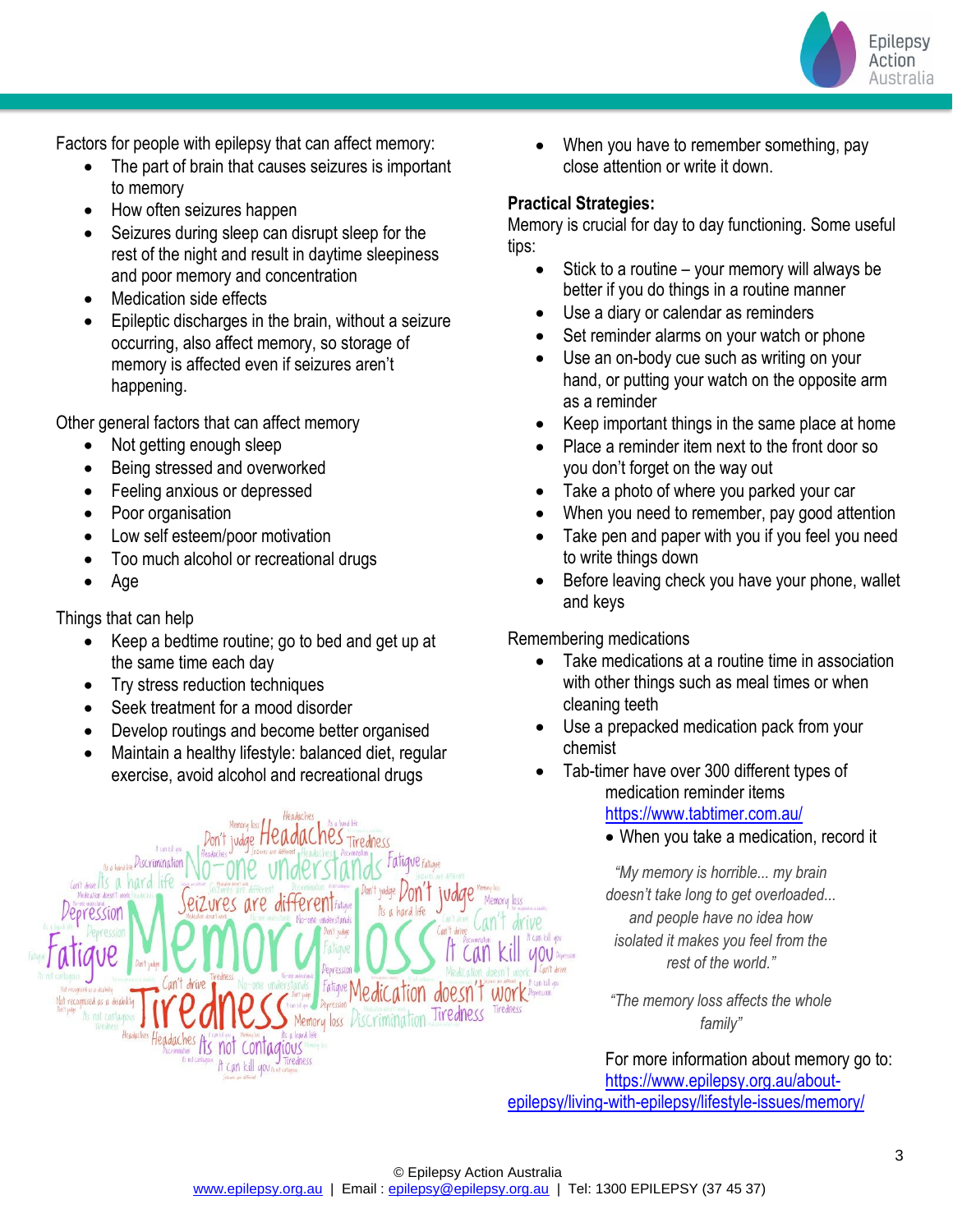

### **5. Epilepsy carries risks**

Just like asthma and diabetes, epilepsy also has an associated risk of death. This is the most tragic outcome of epilepsy and many people who have lost a loved one were never aware it could happen.

In Australia, there are approximately 300 epilepsy-related deaths each year – but this figure is likely to be underestimated. Some of these deaths are due to:

- accidents
- drowning
- seizures that don't stop status epilepticus
- suicide
- SUDEP more than half of these deaths are thought to be due to Sudden Unexpected Death in Epilepsy.

It can be scary to think about the risk of death related to any health condition; however, by knowing the risk exists, you can take positive actions to keep yourself or your family member as safe as possible.

> *"We lost our 19-year-old daughter last year. We were never told she could die and not once did they tell us about SUDEP . It's devastating."*

### **SUDEP**

Sudden Unexpected Death in Epilepsy (SUDEP) is when a person with epilepsy dies suddenly and prematurely and no reason for death is found. SUDEP occurs in approximately 1 per 1000 people with epilepsy (1 in 4,500 children).

SUDEP deaths are often unwitnessed with many of the deaths occurring during sleep. The cause is not yet known. However, having tonic clonic seizures that aren't controlled can put you at higher risk of injury and death.

> *"EVERY person with epilepsy needs to be made aware of this… his death may have been prevented if someone in the medical profession had bothered to tell us."*

There are steps you can take to reduce seizure related risks, injury or death. These include:

- 1. Get the best seizure control possible.
- 2. Take your medication as prescribed
- 3. Speak to your doctor if you are not happy with your current medication or side effects
- 4. Regular reviews with your doctor

Be involved in self-management

- 5. Avoid any known seizure triggers for you
- 6. Avoid drinking too much alcohol
- 7. Know when your seizures are most likely to occur
- 8. Get enough sleep
- 9. Be healthy
- 10. Manage stress

Make sure those close to you know what to do in case of a seizure.

There are a number of devices and monitors for night-time seizure monitoring now available for use in the home. They are designed to recognise a seizure or changed breathing patterns. This triggers an alarm so that help – either a family, friend or emergency services – can be notified.

#### *"My son is 34 & I still check on him before I go to bed"*

Monitors and alarms don't guarantee safety or detection of all seizures, but they can help a great deal for some people and provide some peace of mind.

For more information on these products go to [https://www.epilepsy.org.au/how-we-can-help/epilepsy](https://www.epilepsy.org.au/how-we-can-help/epilepsy-products/)[products/](https://www.epilepsy.org.au/how-we-can-help/epilepsy-products/)

For more about epilepsy risk, go to: [https://www.epilepsy.org.au/about-epilepsy/epilepsy-and](https://www.epilepsy.org.au/about-epilepsy/epilepsy-and-risk/)[risk/](https://www.epilepsy.org.au/about-epilepsy/epilepsy-and-risk/)

### **6. Employment can be tough**

The second highest response from people was in regard to employment, and this topic continues to be a problem across the board.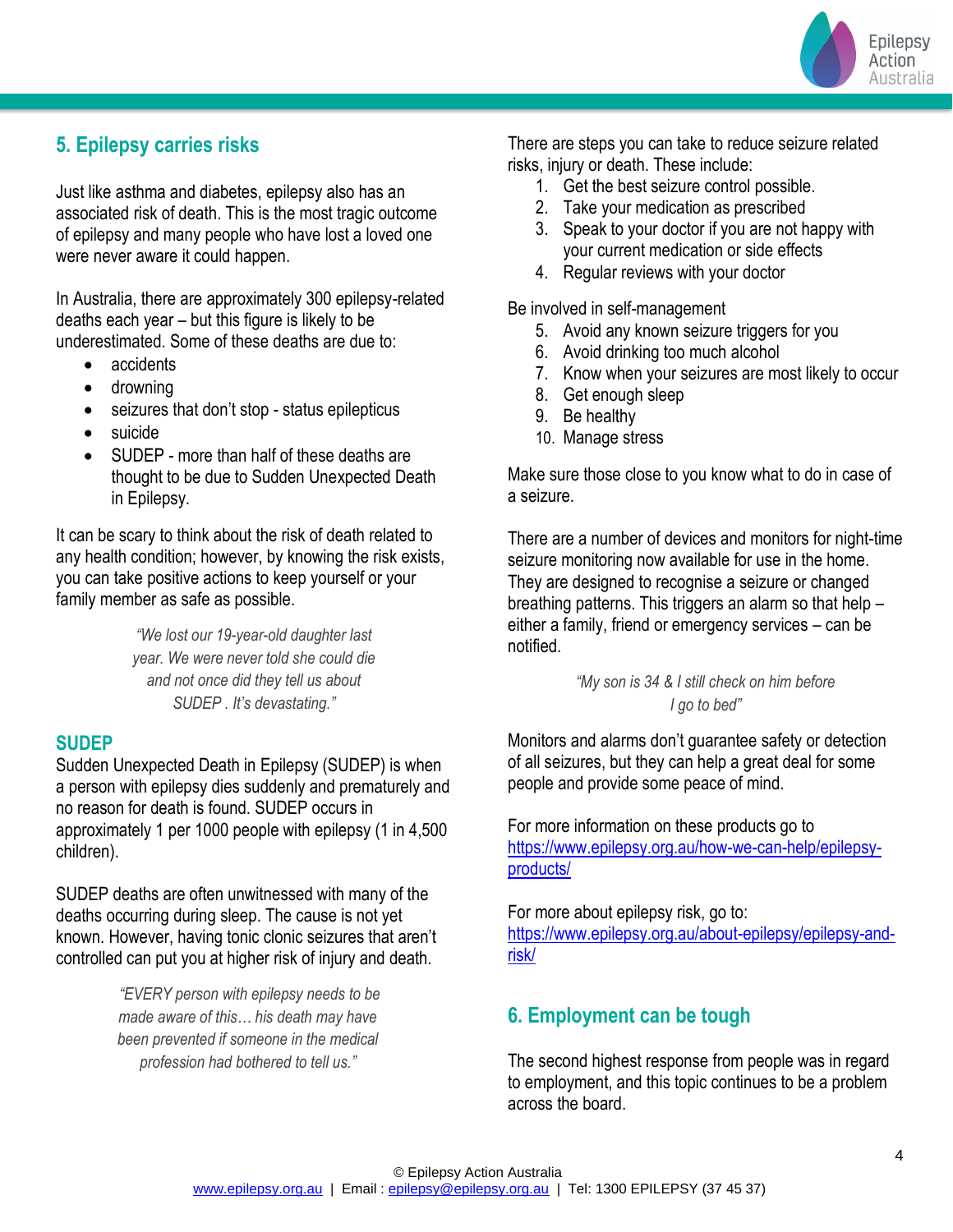

*"Don't treat people like they're stupid and incapable of doing their job!"*

*"… you legally can't be fired for having it…. but they can make life so uncomfortable for you that you just leave."*

Whether someone's epilepsy affects their work depends on whether their seizures are controlled, what their seizures are like and how often these happen. It also depends on the type of work they do, and any risks that having seizures at work might bring. Anyone having seizures may not be able to do jobs that risk personal safety or the safety of other people. As with anybody, the type of work also depends on skills, qualifications and experience. It may also depend on how your epilepsy affects you.

> *"I have 3 types of seizures. I haven't been able to work for over 8 years now. No one will give me a chance"*

However, we still receive many calls from people who have been discriminated against, either directly or indirectly, or the workplace fails to make reasonable adjustments or has treated the person unfairly. Many people do not disclose their epilepsy in fear of losing their job. Not having a drivers license can impact significantly on work choices and independence as well.

Having epilepsy does not necessarily stop someone from doing the job they want, but there are some issues which can affect them at work.

> *"Unable to work - my partner lost two jobs because WorkCover wont insure him"*

> *"I've been 'relieved', and seen as 'unfit for duty', from three jobs over 17 years, I've no licence, and my tickets for heavy machinery are no longer valid. So I lost my career."*

> *"Have suffered for almost 20 years now, been broke, homeless, sacked, told to lies about it to get cash in hand work, and*

*insulted at Centrelink. I now work nights with a crappy supermarket …. I know I can't disclose any issues here. It's hard enough facing disrespect in your personal life, let alone at work."*

However, we also receive positive reports of employers giving people a chance and making adjustments to support the person with epilepsy as much as they can. Employers (and other people) need to realise that while some people have regular seizures, up to 70% of people with epilepsy have their seizures controlled (with the right medication) so their epilepsy may have little or no effect on their work.

There are many disability employment service providers across Australia. People's experience is somewhat mixed and can be reliant upon whether they have a good case worker or not. To search for a disability employment provider near you go to:

<https://disabilityemployment.org.au/provider-search/vic/>

### **7. It's often not recognised as a disability**

*"…there are few agencies that have any idea what it means, including Centrelink and NDIS…"*

Epilepsy seems to slip through the cracks when it comes to getting additional support and services. Because it is an "invisible" condition and seizures occur sporadically, it can be difficult to find help with disability funding or unemployment funding. Government services don't recognise or understand that having seizures can impact on all aspects of life, despite the evidence that it does.

> *"…my daughter can't get disability pension or NDIS…"*

*"my partner took 17 years to get Disability Pension. We are fighting for NDIS with a tribunal hearing on Tuesday"*

*"Wish the education department would recognise epilepsy as a disability, so that*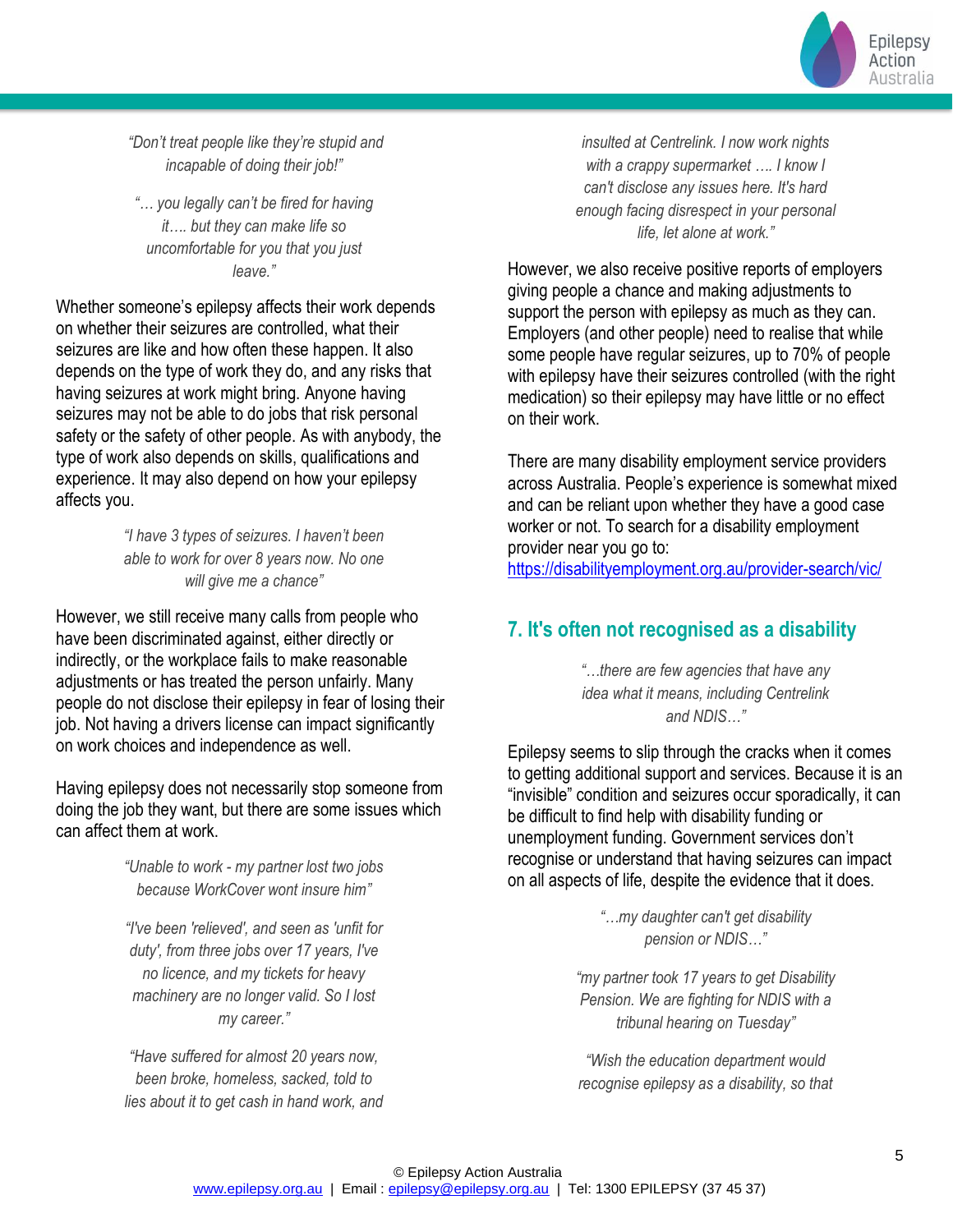

*children/adults could obtain much needed support"*

### **8. People don't understand…**

Although there is improved understanding of epilepsy in the general community, knowledge is still lacking and seizures are often mismanaged or misunderstood in a public setting.

> *"I wish they knew a lot more then they think they know"*

> *"I wish they cared more to know more about it"*

> *"I'm so tired of no one understanding and constantly being told that I have to suck it up and get over it"*

*"That people with epilepsy are actually NORMAL people"*

*"People don't understand what it is like to not be able to drive, live on your own, and to be relying on others for simple things. Not being able to just have a bath to destress without someone supervising you."*

*"Life can be lived with Epilepsy, other people's arrogance towards Epilepsy is what hurts the most"*

*"Teaches you how to be strong and brave. I'm on this journey almost nineteen years,* 

*this disorder shaped every part of my personality and my life."*



# **Feature 2: New Training Courses – Living with Epilepsy & Disability**

It is estimated that 30,000 Australians living with intellectual disability also have epilepsy and as many as 1 in 4 are misdiagnosed, largely due to seizures not being recognised. Epilepsy is not only more common in people with intellectual disability than the rest of the population but seizures can be more difficult to control; often meaning more medications, more side effects and health and safety concerns.

It is easy for anyone to misinterpret seizure activity, particularly if seizures are subtle or mistaken for movements or mannerisms sometimes seen in people with intellectual and physical disabilities. When seizures are missed and remain undiagnosed they cannot be treated which can significantly affect the quality of life for the person and their family and, in some instances, can lead to avoidable deaths.

Epilepsy Action Australia has taken a proactive approach to training disability support workers to better recognise and manage seizures for the people they support. This will have a direct impact on better diagnosis and treatment for people living with epilepsy and disability, and will have an immense impact on their quality of life.

It is important that disability support workers are familiar with common seizure types and how to recognise and manage them appropriately to lessen the disruption, risk and improve the well-being of the people they care for. EAA has developed a nationally accredited course, Course in Epilepsy Management - *Living with Epilepsy and Disability* which is offered in conjunction with the

> Australian Red Cross College. Additionally, there are three concise courses on *Observing & Recording Seizures, Minimising Risk and Living with Epilepsy & Disability*. The courses on recording seizures and minimising risk are relevant to anybody with epilepsy, regardless of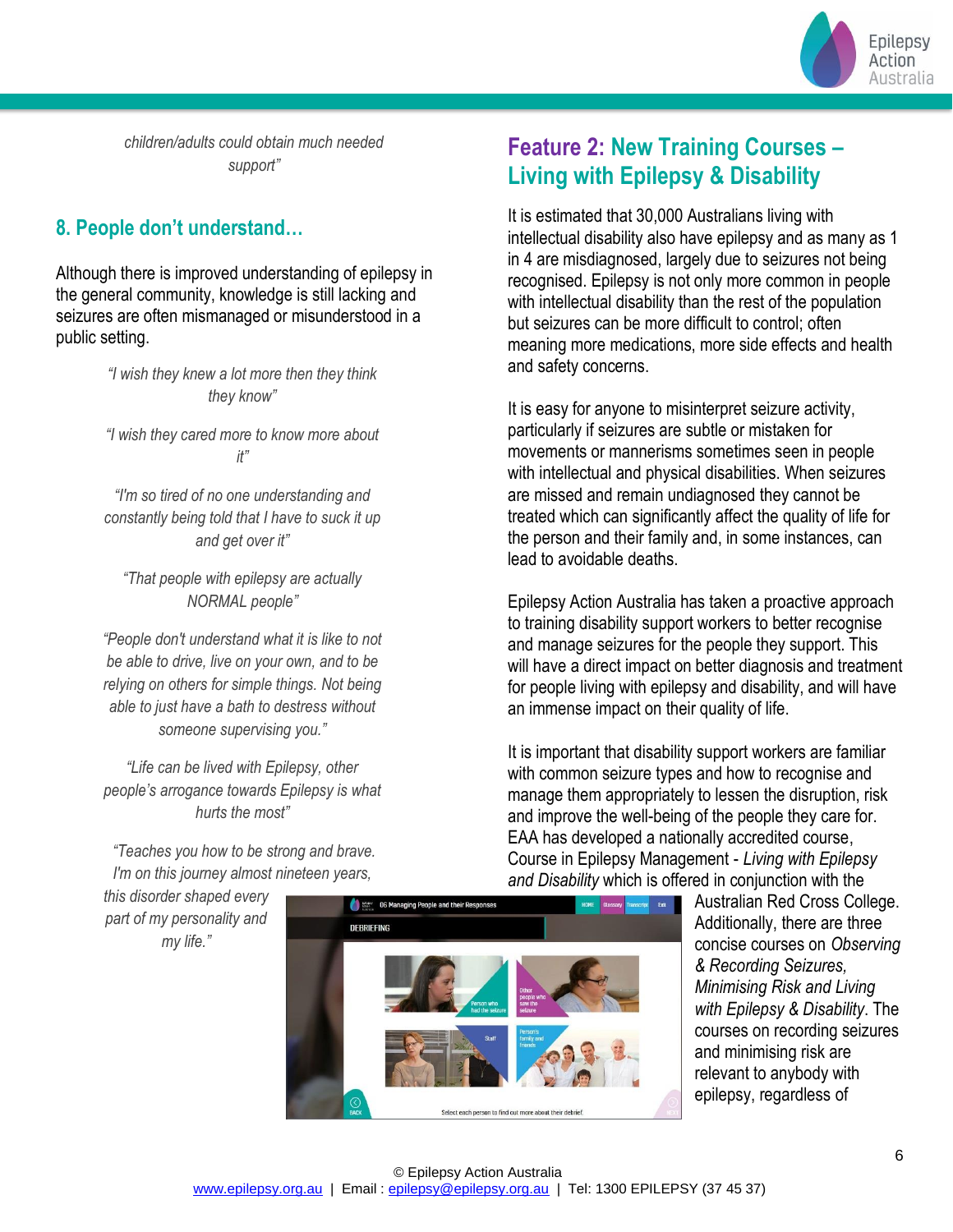

whether they have a disability. The courses cover some of the challenges faced, recognising types of seizures, improving quality of life and practical ways to reduce risks. All the courses are user friendly and have interactive and engaging activities, video demonstrations and animations.

These courses were made possible with the generous support of The Ian Potter Foundation, Gandel Philanthropy and John T Reid Trust.

Learn more about these and other courses on offer at: [https://www.epilepsy.org.au/education-training/online](https://www.epilepsy.org.au/education-training/online-training/)[training/](https://www.epilepsy.org.au/education-training/online-training/)

# **In the News – The latest on epilepsy**

#### **Gut bacteria play key role in anti-seizure effects of ketogenic diet**

Scientists have identified specific gut bacteria that play an essential role in the antiseizure effects of the

ketogenic diet. The study is the first to establish a causal link between seizure susceptibility and the gut microbiota - - the 100-trillion-or-so bacteria and other microbes that reside in our intestines.

[https://www.sciencedaily.com/releases/2018/05/18052414](https://www.sciencedaily.com/releases/2018/05/180524141700.htm) [1700.htm](https://www.sciencedaily.com/releases/2018/05/180524141700.htm)

### **Prediction method for epileptic seizures developed**

System designed to use data from non-surgical devices powered by AI and machine learning

[https://www.sciencedaily.com/releases/2018/05/18053011](https://www.sciencedaily.com/releases/2018/05/180530113210.htm) [3210.htm](https://www.sciencedaily.com/releases/2018/05/180530113210.htm)

### **Prescription drug, Epidiolex, made from cannabis, approved in the US.**

The Food and Drug Administration (FDA) approved the medication Epidiolex, to treat two rare forms of epilepsy that begin in childhood. The strawberry-flavoured syrup is a purified form of a compound (CBD) found in the cannabis plant. Read more [http://www.abc.net.au/news/2018-06-26/epilepsy-drug](http://www.abc.net.au/news/2018-06-26/epilepsy-drug-made-from-marijuana-approved/9909378)[made-from-marijuana-approved/9909378](http://www.abc.net.au/news/2018-06-26/epilepsy-drug-made-from-marijuana-approved/9909378)

### **Does epilepsy surgery offer long term benefits?**

Epilepsy surgery has been used for many years to treat epilepsy that does not respond to medication but little is known about its long-term success. Read more [https://www.epilepsyresearch.org.uk/does-epilepsy](https://www.epilepsyresearch.org.uk/does-epilepsy-surgery-offer-long-term-benefits/)[surgery-offer-long-term-benefits/](https://www.epilepsyresearch.org.uk/does-epilepsy-surgery-offer-long-term-benefits/)

### **Epilepsy and autism link**

Early life epileptic seizures have been linked to autism and other disorders, but precisely why this relationship exists is not entirely clear. Read more <https://www.epilepsyresearch.org.uk/autism-and-epilepsy/>

#### **Funding cuts affecting epilepsy families**

When the National Disability Insurance Agency cut 18 year-old Josh Grey's existing support plan earlier this year, his family was driven to desperation. [https://www.theguardian.com/australia](https://www.theguardian.com/australia-news/2018/jun/06/gut-wrenching-the-ndis-changes-driving-one-family-to-desperation)[news/2018/jun/06/gut-wrenching-the-ndis-changes](https://www.theguardian.com/australia-news/2018/jun/06/gut-wrenching-the-ndis-changes-driving-one-family-to-desperation)[driving-one-family-to-desperation](https://www.theguardian.com/australia-news/2018/jun/06/gut-wrenching-the-ndis-changes-driving-one-family-to-desperation)

Ella Gray has suffered seizures for nearly all eight years of her life. Read mor[e http://www.abc.net.au/news/2018-](http://www.abc.net.au/news/2018-03-26/epilepsy-recognition-health-issue-disability-purple-day/9580406) [03-26/epilepsy-recognition-health-issue-disability-purple](http://www.abc.net.au/news/2018-03-26/epilepsy-recognition-health-issue-disability-purple-day/9580406)[day/9580406](http://www.abc.net.au/news/2018-03-26/epilepsy-recognition-health-issue-disability-purple-day/9580406)

## **Q&As – Our service providers answer your questions**

**Q: I was diagnosed with epilepsy a year ago at age 78. My husband has noticed the medication is making me sleepy and inactive most of the time, when I used to be a very active person. The doctor says I am taking an average dose range for this drug. What is the average dose range and could I be taking too much?**

A: Every person is different and the dose of medication they need will depend on many factors. The 'best dose' is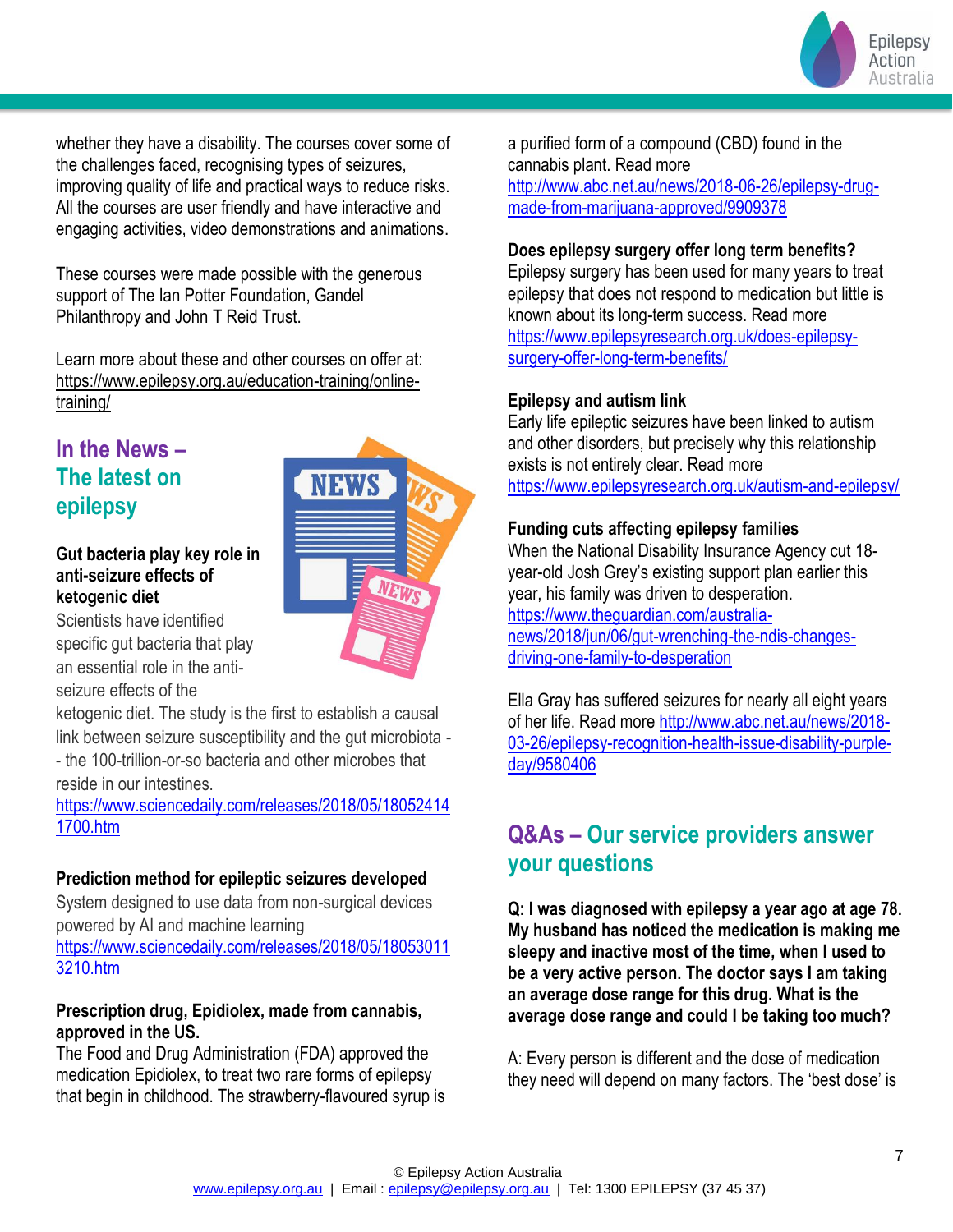

the one that controls seizures with the least amount of side effects. This differs from person to person.

For example, a recommended adult dose range for an antiepileptic drug may range from 400–2000mg per day. These figures are a very general guide but they are not individualised to each person: some people may have their seizures controlled on a dose lower than the bottom dose or higher than the top dose. In older people, the dose tends to be toward the lower end of the spectrum.

Some things that affect the best medication dose for an individual include:

- Age: Older people often need lower doses than younger adults. Children's bodies break down medicines differently too, depending on their age.
- How the medication works: Some need to be given in higher doses than others. Some work best at low doses.
- Other medications being taken: some may affect how a drug is absorbed or metabolised in the body.
- Other health problems: can mean that the epilepsy medication may have more side effects or not be absorbed as well.

Sometimes blood levels can be taken, but once again this can be used as a general guide. The most effective way to monitor if a drug is working is seizure control.

An antiepileptic medication is usually started at a low dose which is slowly increased until you reach the lowest amount of drug that will control seizures and not cause side effects. Sometimes experience helps your doctor know how much to give you and when to change the dose. Other times, there's a bit of a 'trial and error' approach to find out what is best for each person.

If you have been experiencing these symptoms since starting anti-epileptic medication, they may be the cause of your sleepiness. It would be worth raising your concerns with your doctor and ask for the medication to be reviewed.

**Q: Sometimes when I get up in the night, I've turned on the lights and had a seizure. I'm wondering if our lights are the wrong type for someone with epilepsy. What type of light bulbs should I have indoors if I have photosensitive epilepsy?**

A: There really isn't conclusive evidence about particular types of lighting or light bulbs that are better for people with photosensitive

epilepsy. The main perpetrator for many people seems to be faulty or flickering bright lights.

From your description it appears the sudden change from darkness to bright light may be the issue. Some people with photosensitivity have seizures triggered by the change of moving between the muted lighting found inside and the bright sunlight outside. To counter the degree of contrast, you could consider using a lower wattage or softfocus light bulbs in your home or a dimmer device. A quick and economical solution could be to install a low wattage bedside lamp or use of nightlights that provide a glow rather than stark bright lighting.

The Zeiss Z1 blue lenses have been shown to stop seizures for many people with photosensitive seizures <http://dsoptom.com.au/photosensitive-epilepsy>

### **Q: I have epilepsy and I want to have children in a few years. Can I get genetic testing to see the likelihood of passing it on?**

A: Although epilepsy that runs in families is uncommon, genetics play a part in many types of epilepsy. Genetic forms of epilepsy can present with generalised, focal, or even multiple seizure types. Most genetic forms of epilepsy begin in infancy, childhood, or adolescence.

However, a few genes have been identified that can cause seizures starting in adulthood. Genetic testing is appropriate for anyone with a suspected genetic cause of their epilepsy. You will need to discuss this with your doctor.

The chance of finding a genetic cause for epilepsy is higher if you have other family members who have similar